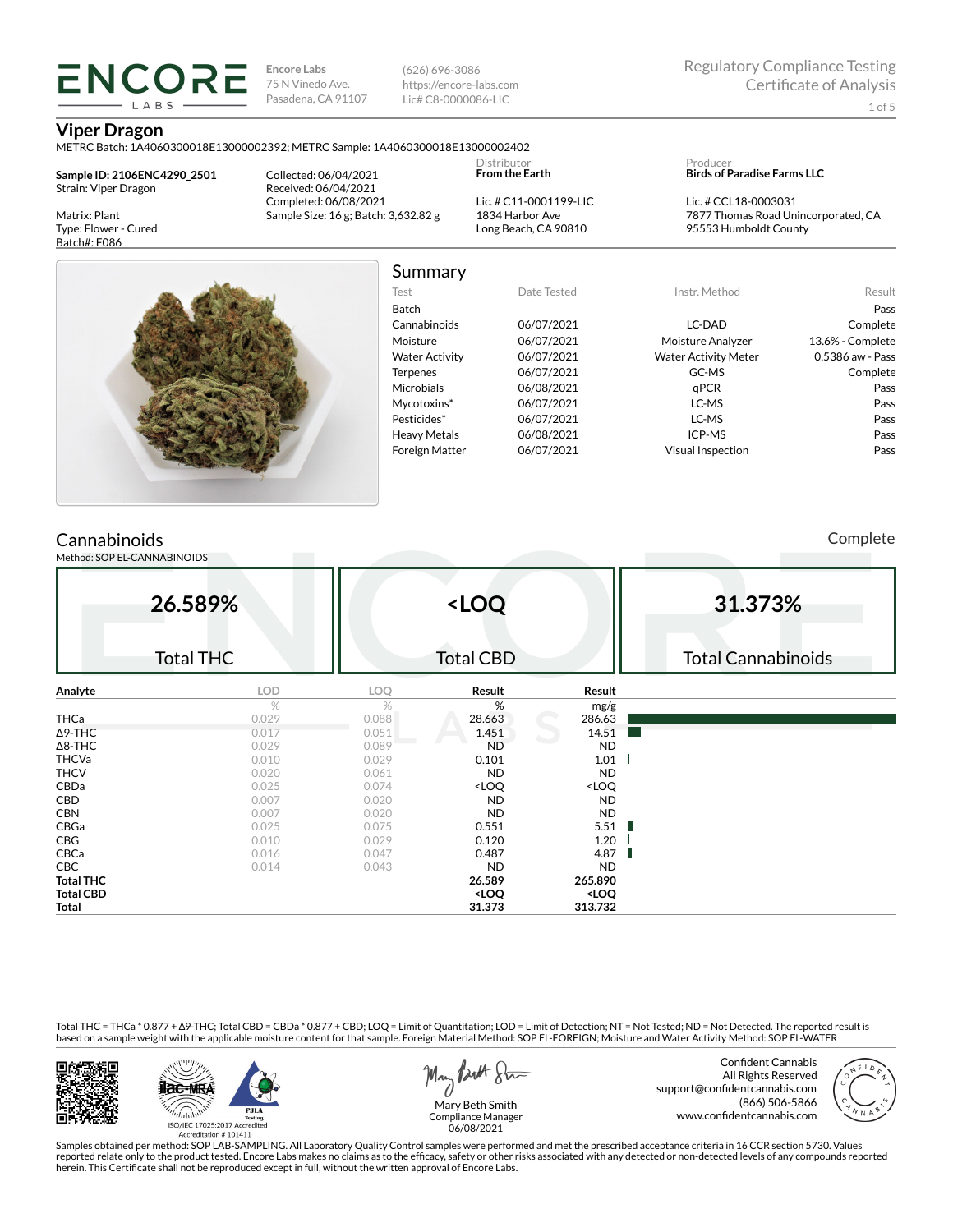(626) 696-3086 https://encore-labs.com Lic# C8-0000086-LIC

#### **Viper Dragon**

**ENCORE** LABS

|                             | METRC Batch: 1A4060300018E13000002392; METRC Sample: 1A4060300018E13000002402 |                                      |                                                          |                                                             |                                    |  |  |
|-----------------------------|-------------------------------------------------------------------------------|--------------------------------------|----------------------------------------------------------|-------------------------------------------------------------|------------------------------------|--|--|
| Sample ID: 2106ENC4290_2501 | Collected: 06/04/2021                                                         | Distributor<br><b>From the Earth</b> |                                                          | Producer                                                    | <b>Birds of Paradise Farms LLC</b> |  |  |
| Strain: Viper Dragon        | Received: 06/04/2021                                                          | Lic. # C11-0001199-LIC               |                                                          | Lic. # CCL18-0003031<br>7877 Thomas Road Unincorporated, CA |                                    |  |  |
| Matrix: Plant               | Completed: 06/08/2021<br>Sample Size: 16 g; Batch: 3,632.82 g                 | 1834 Harbor Ave                      |                                                          |                                                             |                                    |  |  |
| Type: Flower - Cured        |                                                                               |                                      | Long Beach, CA 90810                                     |                                                             | 95553 Humboldt County              |  |  |
| Batch#: F086                |                                                                               |                                      |                                                          |                                                             |                                    |  |  |
| <b>Terpenes</b>             |                                                                               |                                      |                                                          |                                                             |                                    |  |  |
| Method: SOP EL-TERPENES     |                                                                               |                                      |                                                          |                                                             |                                    |  |  |
| Analyte                     | <b>LOD</b>                                                                    | <b>LOO</b>                           | <b>Result</b>                                            | Result                                                      |                                    |  |  |
|                             | $\%$                                                                          | $\%$                                 | %                                                        | mg/g                                                        |                                    |  |  |
| β-Caryophyllene             | 0.003                                                                         | 0.012                                | 0.487                                                    | 4.87                                                        |                                    |  |  |
| δ-Limonene                  | 0.001                                                                         | 0.012                                | 0.452                                                    | 4.52                                                        |                                    |  |  |
| β-Myrcene                   | 0.003                                                                         | 0.012                                | 0.294                                                    | 2.94                                                        |                                    |  |  |
| $\alpha$ -Bisabolol         | 0.003                                                                         | 0.012                                | 0.151                                                    | 1.51                                                        |                                    |  |  |
| $\alpha$ -Humulene          | 0.001                                                                         | 0.012                                | 0.122                                                    | 1.22                                                        |                                    |  |  |
| Linalool                    | 0.002                                                                         | 0.012                                | 0.090                                                    | 0.90                                                        |                                    |  |  |
| $\beta$ -Pinene             | 0.002                                                                         | 0.012                                | 0.073                                                    | 0.73                                                        |                                    |  |  |
| $\alpha$ -Pinene            | 0.002                                                                         | 0.012                                | 0.056                                                    | 0.56                                                        |                                    |  |  |
| Fenchol*                    | 0.002                                                                         | 0.012                                | 0.050                                                    | 0.50                                                        |                                    |  |  |
| Caryophyllene Oxide*        | 0.003                                                                         | 0.012                                | 0.027                                                    | 0.27                                                        |                                    |  |  |
| Ocimene                     | 0.003                                                                         | 0.012                                | 0.018                                                    | 0.18                                                        |                                    |  |  |
| Camphene                    | 0.001                                                                         | 0.012                                | 0.017                                                    | 0.17                                                        |                                    |  |  |
| Borneol*                    | 0.003                                                                         | 0.012                                | 0.014                                                    | 0.14                                                        |                                    |  |  |
| trans-Nerolidol             | 0.004                                                                         | 0.012                                | 0.014                                                    | 0.14                                                        |                                    |  |  |
| Eucalyptol                  | 0.002                                                                         | 0.012                                | 0.013                                                    | 0.13                                                        |                                    |  |  |
| $\alpha$ -Phellandrene*     | 0.002                                                                         | 0.012                                | <b>ND</b>                                                | <b>ND</b>                                                   |                                    |  |  |
| $\alpha$ -Terpinene         | 0.002                                                                         | 0.012                                | <b>ND</b>                                                | <b>ND</b>                                                   |                                    |  |  |
| Camphor*                    | 0.002                                                                         | 0.017                                | <loq< td=""><td><loq< td=""><td></td></loq<></td></loq<> | <loq< td=""><td></td></loq<>                                |                                    |  |  |
| cis-Nerolidol               | 0.003                                                                         | 0.012                                | <b>ND</b>                                                | <b>ND</b>                                                   |                                    |  |  |
| δ-3-Carene                  | 0.001                                                                         | 0.012                                | <b>ND</b>                                                | <b>ND</b>                                                   |                                    |  |  |
| Fenchone*                   | 0.002                                                                         | 0.012                                | <loq< td=""><td><loq< td=""><td></td></loq<></td></loq<> | <loq< td=""><td></td></loq<>                                |                                    |  |  |
| y-Terpinene                 | 0.002                                                                         | 0.012                                | <b>ND</b>                                                | <b>ND</b>                                                   |                                    |  |  |
| Guaiol                      | 0.003                                                                         | 0.012                                | <b>ND</b>                                                | <b>ND</b>                                                   |                                    |  |  |
| p-Cymene*                   | 0.001                                                                         | 0.012                                | <b>ND</b>                                                | <b>ND</b>                                                   |                                    |  |  |
| Terpinolene                 | 0.003                                                                         | 0.012                                | <loq< td=""><td><loq< td=""><td></td></loq<></td></loq<> | <loq< td=""><td></td></loq<>                                |                                    |  |  |
| Valencene*                  | 0.003                                                                         | 0.012                                | <b>ND</b>                                                | <b>ND</b>                                                   |                                    |  |  |
| <b>Total</b>                |                                                                               |                                      | 1.878                                                    | 18.78                                                       |                                    |  |  |

# Primary Aromas



Date Tested: 06/07/2021<br>\*Beyond scope of accreditation. LOQ = Limit of Quantitation; LOD = Limit of Detection; NT = Not Tested; ND = Not Detected. The reported result is based on a sample weight with the applicable moisture content for that sample.



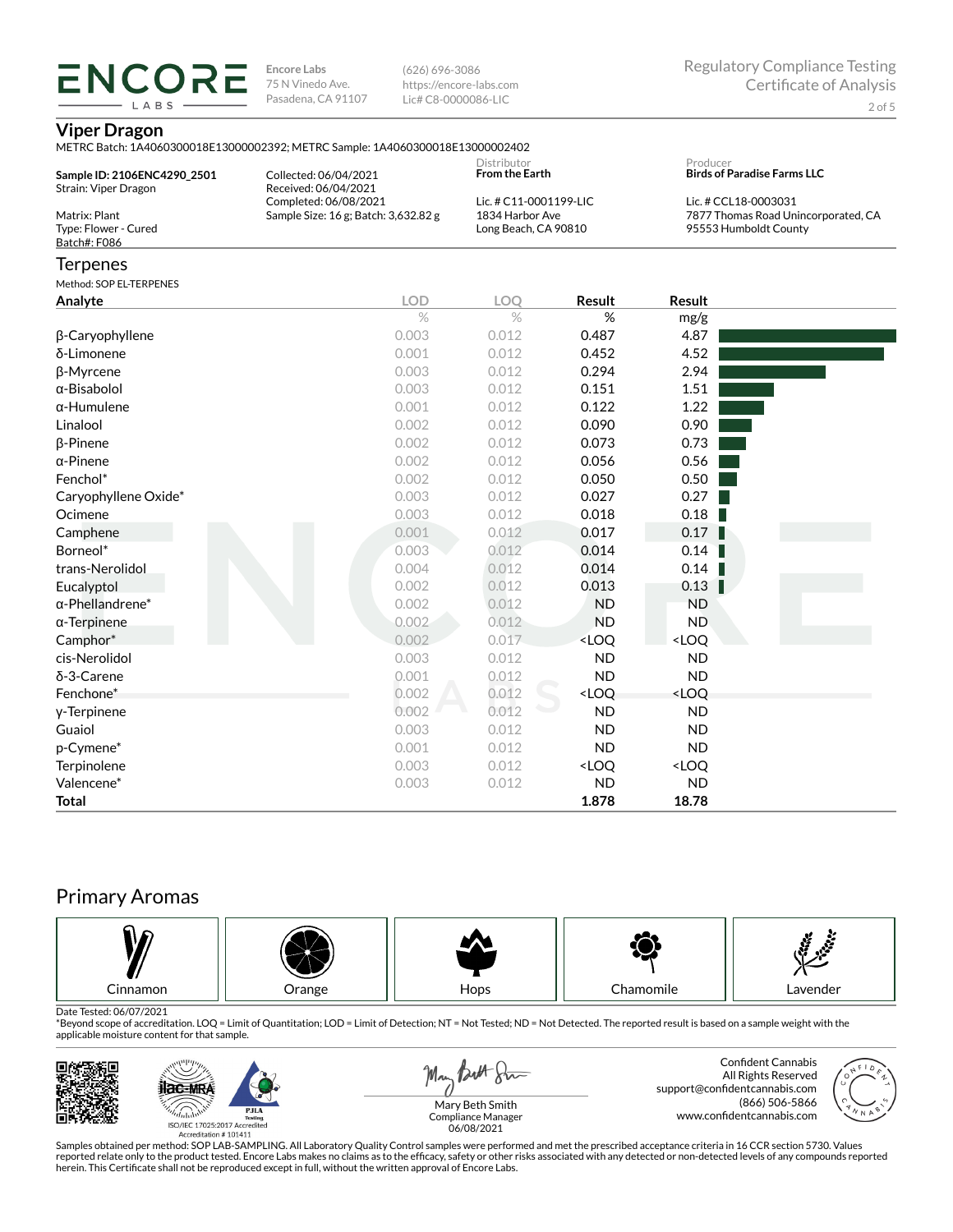(626) 696-3086 https://encore-labs.com Lic# C8-0000086-LIC

#### **Viper Dragon**

ENCOR LABS

METRC Batch: 1A4060300018E13000002392; METRC Sample: 1A4060300018E13000002402

**Sample ID: 2106ENC4290\_2501** Strain: Viper Dragon Matrix: Plant

Collected: 06/04/2021 Received: 06/04/2021 Completed: 06/08/2021 Sample Size: 16 g; Batch: 3,632.82 g

Lic. # C11-0001199-LIC 1834 Harbor Ave Long Beach, CA 90810

Distributor **From the Earth**

#### Producer **Birds of Paradise Farms LLC**

Lic. # CCL18-0003031 7877 Thomas Road Unincorporated, CA 95553 Humboldt County

## Pesticides

Type: Flower - Cured Batch#: F086

Method: SOP EL-PesticidesLCMS LC-MS

| Analyte             | <b>LOD</b> | LOO       | Limit          | Result    | <b>Status</b> | Analyte                 | LOD       | LOO       | Limit          | Result    | <b>Status</b> |
|---------------------|------------|-----------|----------------|-----------|---------------|-------------------------|-----------|-----------|----------------|-----------|---------------|
|                     | $\mu$ g/g  | $\mu$ g/g | $\mu$ g/g      | $\mu$ g/g |               |                         | $\mu$ g/g | $\mu$ g/g | $\mu$ g/g      | $\mu$ g/g |               |
| Abamectin           | 0.005      | 0.02      | 0.1            | <b>ND</b> | Pass          | Fludioxonil             | 0.01      | 0.05      | 0.1            | <b>ND</b> | Pass          |
| Acephate            | 0.002      | 0.01      | 0.1            | <b>ND</b> | Pass          | Hexythiazox             | 0.005     | 0.02      | 0.1            | <b>ND</b> | Pass          |
| Acequinocyl         | 0.01       | 0.02      | 0.1            | <b>ND</b> | Pass          | Imazalil                | 0.05      | 0.1       | 0.05           | <b>ND</b> | Pass          |
| Acetamiprid         | 0.005      | 0.02      | 0.1            | <b>ND</b> | Pass          | Imidacloprid            | 0.005     | 0.02      | 5              | <b>ND</b> | Pass          |
| Aldicarb            | 0.05       | 0.1       | 0.05           | <b>ND</b> | Pass          | Kresoxim Methyl         | 0.005     | 0.02      | 0.1            | <b>ND</b> | Pass          |
| Azoxystrobin        | 0.005      | 0.02      | 0.1            | <b>ND</b> | Pass          | Malathion               | 0.02      | 0.05      | 0.5            | <b>ND</b> | Pass          |
| <b>Bifenazate</b>   | 0.005      | 0.01      | 0.1            | <b>ND</b> | Pass          | Metalaxyl               | 0.002     | 0.005     | $\overline{2}$ | <b>ND</b> | Pass          |
| <b>Bifenthrin</b>   | 0.02       | 0.05      | 3              | <b>ND</b> | Pass          | Methiocarb              | 0.05      | 0.1       | 0.05           | <b>ND</b> | Pass          |
| <b>Boscalid</b>     | 0.02       | 0.05      | 0.1            | <b>ND</b> | Pass          | Methomyl                | 0.01      | 0.02      | 1              | <b>ND</b> | Pass          |
| Captan              | 0.2        | 0.3       | 0.7            | <b>ND</b> | Pass          | Mevinphos               | 0.02      | 0.05      | 0.02           | <b>ND</b> | Pass          |
| Carbaryl            | 0.02       | 0.05      | 0.5            | <b>ND</b> | Pass          | Myclobutanil            | 0.005     | 0.01      | 0.1            | <b>ND</b> | Pass          |
| Carbofuran          | 0.05       | 0.1       | 0.05           | <b>ND</b> | Pass          | Naled                   | 0.01      | 0.02      | 0.1            | <b>ND</b> | Pass          |
| Chlorantraniliprole | 0.002      | 0.01      | 10             | <b>ND</b> | Pass          | Oxamyl                  | 0.005     | 0.01      | 0.5            | <b>ND</b> | Pass          |
| Chlordane           | 0.05       | 0.1       | 0.05           | <b>ND</b> | Pass          | Paclobutrazol           | 0.05      | 0.1       | 0.05           | <b>ND</b> | Pass          |
| Chlorfenapyr        | 0.05       | 0.1       | 0.05           | <b>ND</b> | Pass          | <b>Parathion Methyl</b> | 0.02      | 0.05      | 0.02           | <b>ND</b> | Pass          |
| Chlorpyrifos        | 0.05       | 0.1       | 0.05           | <b>ND</b> | Pass          | Pentachloronitrobenzene | 0.02      | 0.05      | 0.1            | <b>ND</b> | Pass          |
| Clofentezine        | 0.01       | 0.02      | 0.1            | <b>ND</b> | Pass          | Permethrin              | 0.02      | 0.05      | 0.5            | <b>ND</b> | Pass          |
| Coumaphos           | 0.02       | 0.05      | 0.02           | <b>ND</b> | Pass          | Phosmet                 | 0.01      | 0.02      | 0.1            | <b>ND</b> | Pass          |
| Cyfluthrin          | 0.05       | 0.1       | $\overline{2}$ | <b>ND</b> | Pass          | Piperonyl Butoxide      | 0.02      | 0.05      | 3              | <b>ND</b> | Pass          |
| Cypermethrin        | 0.1        | 0.2       | 1              | <b>ND</b> | Pass          | Prallethrin             | 0.005     | 0.02      | 0.1            | <b>ND</b> | Pass          |
| Daminozide          | 0.02       | 0.05      | 0.02           | <b>ND</b> | Pass          | Propiconazole           | 0.005     | 0.01      | 0.1            | <b>ND</b> | Pass          |
| Diazinon            | 0.002      | 0.01      | 0.1            | <b>ND</b> | Pass          | Propoxur                | 0.05      | 0.1       | 0.05           | <b>ND</b> | Pass          |
| <b>Dichlorvos</b>   | 0.02       | 0.05      | 0.02           | <b>ND</b> | Pass          | Pyrethrins              | 0.02      | 0.05      | 0.5            | <b>ND</b> | Pass          |
| Dimethoate          | 0.02       | 0.05      | 0.02           | <b>ND</b> | Pass          | Pyridaben               | 0.005     | 0.01      | 0.1            | <b>ND</b> | Pass          |
| Dimethomorph        | 0.005      | 0.02      | $\overline{2}$ | <b>ND</b> | Pass          | Spinetoram              | 0.005     | 0.01      | 0.1            | <b>ND</b> | Pass          |
| Ethoprophos         | 0.05       | 0.1       | 0.05           | <b>ND</b> | Pass          | Spinosad                | 0.005     | 0.01      | 0.1            | <b>ND</b> | Pass          |
| Etofenprox          | 0.05       | 0.1       | 0.05           | <b>ND</b> | Pass          | Spiromesifen            | 0.01      | 0.02      | 0.1            | <b>ND</b> | Pass          |
| Etoxazole           | 0.005      | 0.02      | 0.1            | <b>ND</b> | Pass          | Spirotetramat           | 0.005     | 0.01      | 0.1            | <b>ND</b> | Pass          |
| Fenhexamid          | 0.005      | 0.02      | 0.1            | <b>ND</b> | Pass          | Spiroxamine             | 0.05      | 0.1       | 0.05           | <b>ND</b> | Pass          |
| Fenoxycarb          | 0.05       | 0.1       | 0.05           | <b>ND</b> | Pass          | Tebuconazole            | 0.005     | 0.01      | 0.1            | <b>ND</b> | Pass          |
| Fenpyroximate       | 0.005      | 0.02      | 0.1            | <b>ND</b> | Pass          | Thiacloprid             | 0.02      | 0.05      | 0.02           | <b>ND</b> | Pass          |
| Fipronil            | 0.05       | 0.1       | 0.05           | <b>ND</b> | Pass          | Thiamethoxam            | 0.005     | 0.01      | 5              | <b>ND</b> | Pass          |
| Flonicamid          | 0.01       | 0.02      | 0.1            | <b>ND</b> | Pass          | Trifloxystrobin         | 0.005     | 0.01      | 0.1            | <b>ND</b> | Pass          |

LOQ = Limit of Quantitation; LOD = Limit of Detection; NT = Not Tested; ND = Not Detected.





May Butt Sin

Confident Cannabis All Rights Reserved support@confidentcannabis.com (866) 506-5866 www.confidentcannabis.com



Mary Beth Smith Compliance Manager 06/08/2021

Samples obtained per method: SOP LAB-SAMPLING. All Laboratory Quality Control samples were performed and met the prescribed acceptance criteria in 16 CCR section 5730. Values reported relate only to the product tested. Encore Labs makes no claims as to the efficacy, safety or other risks associated with any detected or non-detected levels of any compounds reported<br>herein. This Certificate shall

Pass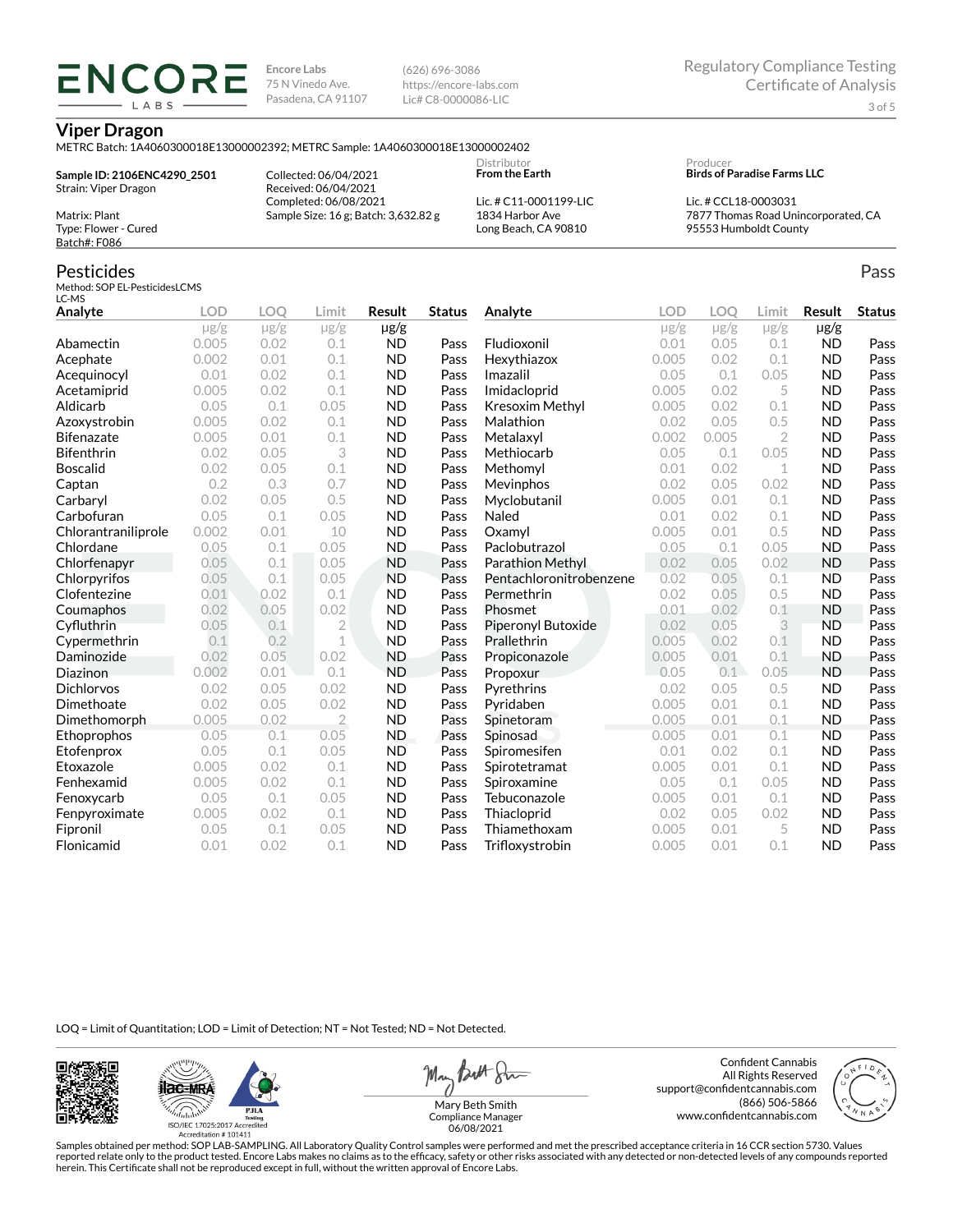(626) 696-3086 https://encore-labs.com Lic# C8-0000086-LIC

#### **Viper Dragon**

**ENCORE** LABS

METRC Batch: 1A4060300018E13000002392; METRC Sample: 1A4060300018E13000002402

| Sample ID: 2106ENC4290 2501                        | Collected: 06/04/2021                         | Distributor<br><b>From the Earth</b><br>Lic. # C11-0001199-LIC |       | Producer<br><b>Birds of Paradise Farms LLC</b><br>Lic. # CCL18-0003031 |               |  |
|----------------------------------------------------|-----------------------------------------------|----------------------------------------------------------------|-------|------------------------------------------------------------------------|---------------|--|
| Strain: Viper Dragon                               | Received: 06/04/2021<br>Completed: 06/08/2021 |                                                                |       |                                                                        |               |  |
| Matrix: Plant                                      | Sample Size: 16 g; Batch: 3,632.82 g          | 1834 Harbor Ave                                                |       | 7877 Thomas Road Unincorporated, CA                                    |               |  |
| Type: Flower - Cured                               |                                               | Long Beach, CA 90810                                           |       | 95553 Humboldt County                                                  |               |  |
| Batch#: F086                                       |                                               |                                                                |       |                                                                        |               |  |
| <b>Mycotoxins</b><br>Method: SOP EL-PesticidesLCMS |                                               |                                                                |       |                                                                        | Pass          |  |
| LC-MS                                              |                                               |                                                                |       |                                                                        |               |  |
| Analyte                                            | LOD                                           | LOO                                                            | Limit | Result                                                                 | <b>Status</b> |  |

B1 and the contract of  $\frac{2}{4}$  and  $\frac{4}{3}$  and  $\frac{8}{3}$  ND tested B2 and  $\begin{array}{ccc} & 2 & 4 & 4 \end{array}$  and  $\begin{array}{ccc} & 1 & 1 \end{array}$  and  $\begin{array}{ccc} & 2 & 4 \end{array}$  and  $\begin{array}{ccc} & & \end{array}$  and  $\begin{array}{ccc} & & \end{array}$  and  $\begin{array}{ccc} & & \end{array}$  are  $\begin{array}{ccc} & & \end{array}$  and  $\begin{array}{ccc} & & \end{array}$  and  $\begin{array}{ccc} & & \end{array}$  are  $\begin{array}{ccc} & &$ G1 2 4 ND Tested  $\begin{array}{cccccccccccccc} \textsf{G2} & & & & 2 & & & 4 & & & & & \textsf{ND} & & & \textsf{Tested} \end{array}$ Ochratoxin A  $\qquad \qquad \qquad 1$   $\qquad \qquad 2$   $\qquad \qquad 20$   $\qquad \qquad \textsf{ND}$  Pass Total Aatoxins 20 ND Pass

µg/kg µg/kg µg/kg µg/kg

Date Tested: 06/07/2021 LOQ = Limit of Quantitation; LOD = Limit of Detection; NT = Not Tested; ND = Not Detected.







Confident Cannabis All Rights Reserved support@confidentcannabis.com (866) 506-5866 www.confidentcannabis.com



Mary Beth Smith Compliance Manager 06/08/2021